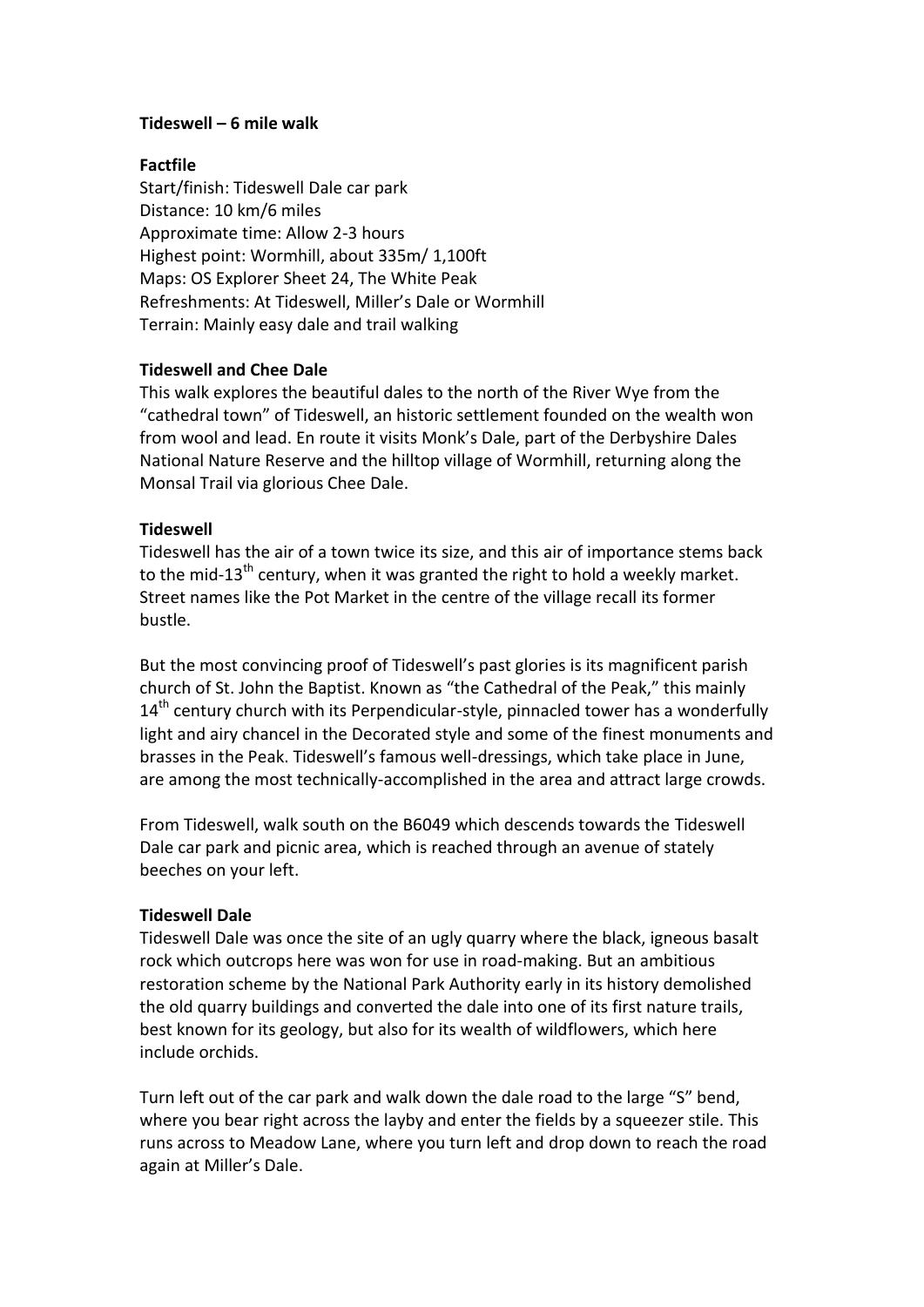#### **Miller's Dale**

The old station buildings at Miller's Dale were once the hub of one of the busiest junctions on the former Midland line, now the Monsal Trail. The double track and sidings were the junction for Buxton on the Midland line, and Miller's Dale was the introduction to the Peak District for many of those early tourists. The station opened in 1863 and 40 years later it was extended and a second viaduct built. The old station buildings are now used as a ranger briefing centre for the Monsal Trail.

Walk down into the hamlet of Miller's Dale and turn right at St. Ann's Church, following the sign up the metalled track to Monk's Dale, part of the Derbyshire Dales National Nature Reserve.

#### **Monk's Dale**

The 60ha/148acre Monk's Dale National Nature Reserve is famous for its marvellous limestone-loving flora, such as the rare Nottingham catchfly, bloody cranesbill and spring cinquefoil. The woodlands of Monk's Dale consist mainly of ash and sycamore, but the ground flora is exceptionally rich, with herb Paris, moschatel and dog's mercury abundant. The north-south running dale is normally dry during the summer months in its upper part where an occasional stream runs through in the winter. In the damper areas of the lower dale, where springs fed the stream, marsh marigold, brooklime and blue water speedwell thrive.

Walk up for a glorious mile through the steep-sided dale, crossing the stream at one point by a footbridge. The dale gets more heavily-wooded at its northern end, where you meet the former Tideswell Road and turn left, then left again through a stile onto a walled bridleway which leads to the hilltop hamlet of Wormhill.

### **Wormhill**

Wormhill's most famous son was James Brindley, the virtually-illiterate pioneer of canal building, who was born at the nearby hamley of Tunstead in 1716. There is a simple memorial on the village green to this genius of construction engineering who changed the face of Britain during the  $18<sup>th</sup>$  century by his brilliant canal schemes. The first was the Duke of Bridgewater's canal between Worsley and Manchester, which was built between 1759-61, and included Britain's first aquaduct. Brindley died in 1772 at the age of 56.

Walk through the village, going down hill past the late  $17<sup>th</sup>$  century Wormhill Hall on the left and on reaching Hassop Farm on your right, take the footpath signposted Chee Dale. This descends steeply past a number of springs into the dale, with the limestone buttresses of Chee Tor ahead.

### **Chee Tor**

Chee Tor is a 90m/300ft bastion of limestone boasting some demanding rock climbs. But on the tree-skirted peninsula above the crags, a Romano-British settlement site has been identified. It is visible in aerial photographs as a series of